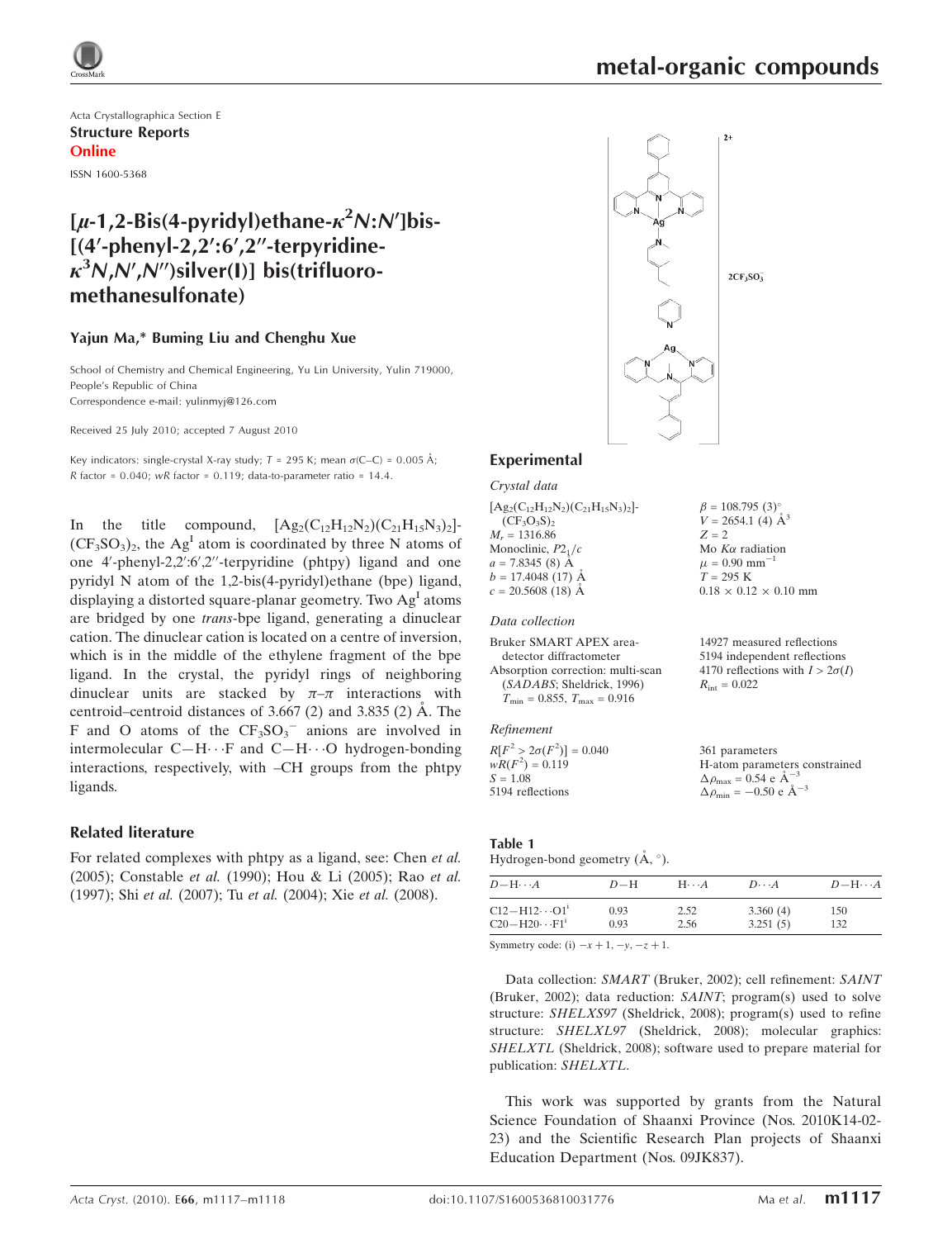Supplementary data and figures for this paper are available from the IUCr electronic archives (Reference: ZL2294).

#### References

- Bruker (2002). SMART and SAINT[. Bruker AXS Inc., Madison, Wisconsin,](https://scripts.iucr.org/cgi-bin/cr.cgi?rm=pdfbb&cnor=zl2294&bbid=BB1) [USA.](https://scripts.iucr.org/cgi-bin/cr.cgi?rm=pdfbb&cnor=zl2294&bbid=BB1)
- [Chen, H., Tagore, R., Das, S., Incarvito, C., Faller, J. W., Crabtree, R. H. &](https://scripts.iucr.org/cgi-bin/cr.cgi?rm=pdfbb&cnor=zl2294&bbid=BB2) [Brudvig, G. W. \(2005\).](https://scripts.iucr.org/cgi-bin/cr.cgi?rm=pdfbb&cnor=zl2294&bbid=BB2) Inorg. Chem. 44, 7661–7670.
- [Constable, E. C., Lewis, J., Liptrot, M. C. & Raithby, P. R. \(1990\).](https://scripts.iucr.org/cgi-bin/cr.cgi?rm=pdfbb&cnor=zl2294&bbid=BB3) Inorg. Chim. Acta, 178[, 47–54.](https://scripts.iucr.org/cgi-bin/cr.cgi?rm=pdfbb&cnor=zl2294&bbid=BB3)
- [Hou, L. & Li, D. \(2005\).](https://scripts.iucr.org/cgi-bin/cr.cgi?rm=pdfbb&cnor=zl2294&bbid=BB4) Inorg. Chem. Commun. 8, 128–130.
- [Rao, K. M., Rao, C. R. K. & Zacharias, P. S. \(1997\).](https://scripts.iucr.org/cgi-bin/cr.cgi?rm=pdfbb&cnor=zl2294&bbid=BB5) Polyhedron, 16, 2369–2374.
- Sheldrick, G. M. (1996). SADABS. University of Göttingen, Germany.
- [Sheldrick, G. M. \(2008\).](https://scripts.iucr.org/cgi-bin/cr.cgi?rm=pdfbb&cnor=zl2294&bbid=BB7) Acta Cryst. A64, 112–122.
- [Shi, W.-J., Hou, L., Li, D. & Yin, Y.-G. \(2007\).](https://scripts.iucr.org/cgi-bin/cr.cgi?rm=pdfbb&cnor=zl2294&bbid=BB8) Inorg. Chim. Acta, 360, 588– [598.](https://scripts.iucr.org/cgi-bin/cr.cgi?rm=pdfbb&cnor=zl2294&bbid=BB8)
- [Tu, Q.-D., Li, D., Wu, T., Yin, Y.-G. & Ng, S. W. \(2004\).](https://scripts.iucr.org/cgi-bin/cr.cgi?rm=pdfbb&cnor=zl2294&bbid=BB9) Acta Cryst. E60, m1403– [m1404.](https://scripts.iucr.org/cgi-bin/cr.cgi?rm=pdfbb&cnor=zl2294&bbid=BB9)
- [Xie, H.-Y., Zhang, L. & Shi, W.-J. \(2008\).](https://scripts.iucr.org/cgi-bin/cr.cgi?rm=pdfbb&cnor=zl2294&bbid=BB10) Acta Cryst. E64, m42–m43.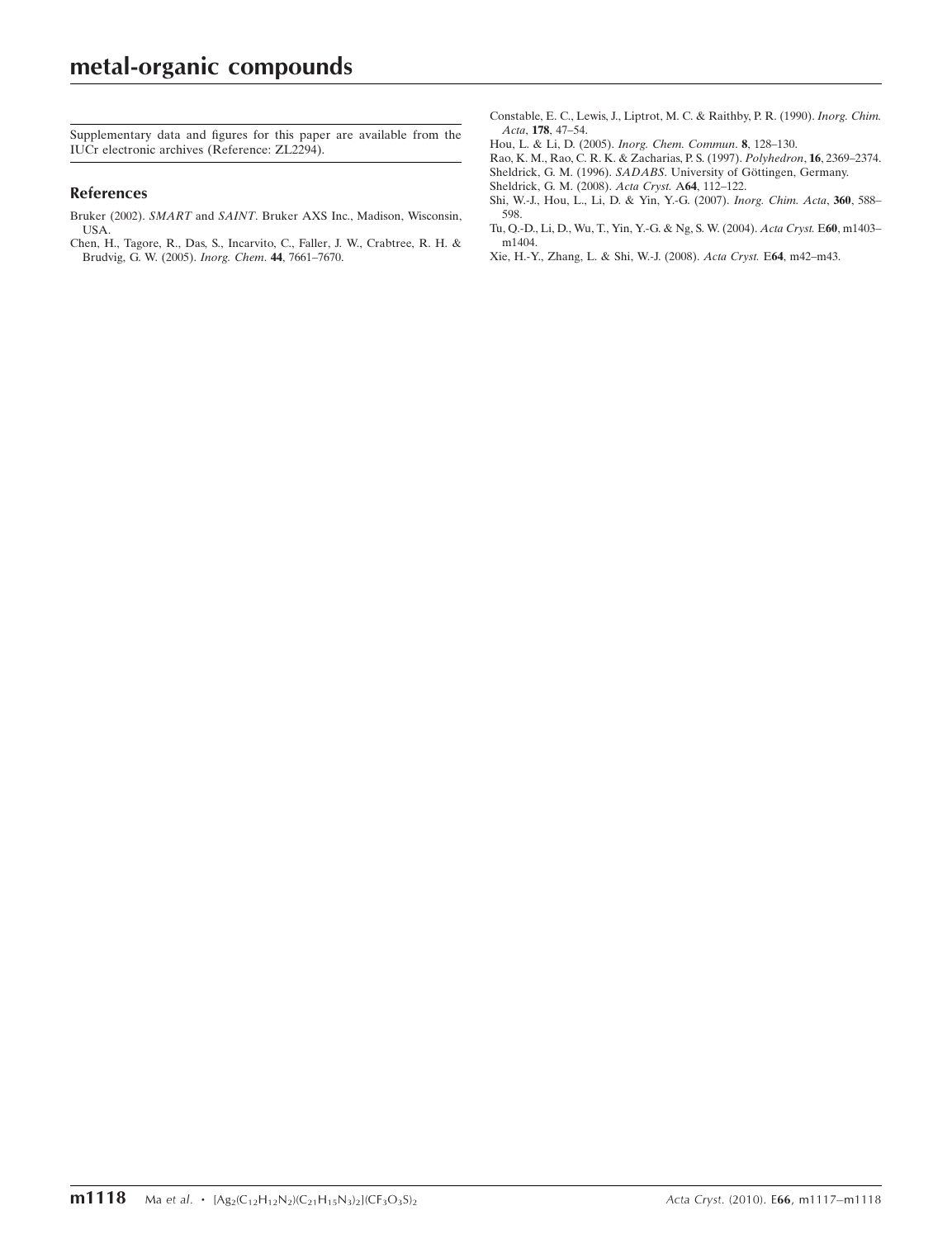# **supporting information**

*Acta Cryst.* (2010). E**66**, m1117–m1118 [https://doi.org/10.1107/S1600536810031776]

# **[***µ***-1,2-Bis(4-pyridyl)ethane-***κ***<sup>2</sup>** *N***:***N***′]bis[(4′-phenyl-2,2′:6′,2′′-terpyridine***κ***3** *N***,***N***′ ,***N***′′)silver(I)] bis(trifluoromethanesulfonate)**

### **Yajun Ma, Buming Liu and Chenghu Xue**

#### **S1. Comment**

4′-Phenyl-2,2′:6′,2"-terpyridine (phtpy) is an excellent chelating ligand and arising from its good coordinating abilities with a broad variety of transition metal ions, such as  $Cu<sup>I</sup>$ ,  $Ag<sup>I</sup>$ ,  $Mn<sup>II</sup>$ ,  $Cu<sup>II</sup>$ ,  $Zn<sup>II</sup>$  and  $Ru<sup>II</sup>$  metal ions, it has recently been the focus of several investigations (Chen *et al.*, 2005; Constable *et al.*, 1990; Hou & Li, 2005; Rao *et al.*, 1997; Shi *et al.*, 2007; Tu *et al.*, 2004; Xie *et al.*, 2008). Some of the reported complexes exhibit interesting photoluminescent and magnetic properties. We report here the synthesis and crystal structure of a new  $Ag<sup>I</sup>$  complex incorporating both phtpy and 1,2-bis(4-pyridy)ethane (bpe) as ligands.

In the title compound,  $[Ag_2(C_{12}H_{12}N_2)(C_{21}H_{15}N_3)_2]$  (CF<sub>3</sub>SO<sub>3</sub>)<sub>2</sub>, the asymmetric unit is composed of one Ag atom, one phtpy ligand, one half bpe ligand and one  $CF_3SO_3$  anion, as shown in Fig. 1. The  $Ag^1$  centre is four-coordinated by three N atoms of one phtpy ligand and one pyridyl N atom of the bpe ligand, resulting in a distorted square-planar geometry. The sum of the angles about the Ag<sup>I</sup> centre is 385.02°. The bpe ligand exhibits a *trans*-mode at the ethylene unit  $(C24/C27/C27^{ii}/C24^{ii}$ , symmetry code, ii = 2-x, 1-y, 1-z) and bridges the two Ag<sup>1</sup> centres to generate a dinuclear structure, which is located on a center of inversion in the middle of the ethylene group of the bpe ligand. In the solid state, the phtpy ligands are *π*-stacking with phtpy units from neighboring complexes so as to form stacks along the *a*-axis of the cell. Alternating phtpy units in the stacks have opposite orientation with one phtpy unit of each dinuclear complex being part of one stack, while the other phtpy unit is part of the next neighboring stack. The interdigitating *π*-stacked columns thus form layers of connected stacks that stretch perpendicular to the c-axis of the unit cell. Closest entroid-to-centroid distances within the stacks are of 3.835 (2) Å and 3.667 (2) Å for the distances of the N3 pyridyl and the N1<sup>iii</sup> and N2<sup>i</sup> pyridyl rings, respectively (Fig. 2). (Symmetry operators:  $i = 1-x$ , -y,  $1-z$ , iii = 2-x, -y, 1-z). In addition, the F1 and O1 atoms of  $CF_3SO_3$  anions are involved in intermolecular C-H···F and C-H···O hydrogen bonding interactions, respectively, with -CH groups from the phtpy ligands (Fig. 3).

#### **S2. Experimental**

The ligand 4′-phenyl-2,2′:6′,2"-terpyridine (phtpy) was synthesized according to the documented method (Constable *et al.*, 1990). A mixture of silver trifluoromethanesulfonate (0.05 mmol, 12.8 mg), phtpy (0.1 mmol, 30.9 mg), 1,2-bis(4 pyridy)ethane (0.05 mmol, 9.2 mg) and 8 ml acetonitrile was stirred in a 25 ml beaker at room temperature for 3 h. After filtration, the filtrate was placed at room temperature for one week to give yellow prismatic crystals of the title compound. Yield: 22.4 mg (34 %). Mp: above 573 K. Anal. C, 51.08; H, 3.21; N, 8.51 %. Found: C, 51.12; H, 3.24; N, 8.46 %. IR (KBr, cm-1): 3061, 2925, 1601, 1472, 1408, 1301, 1252, 1015, 875.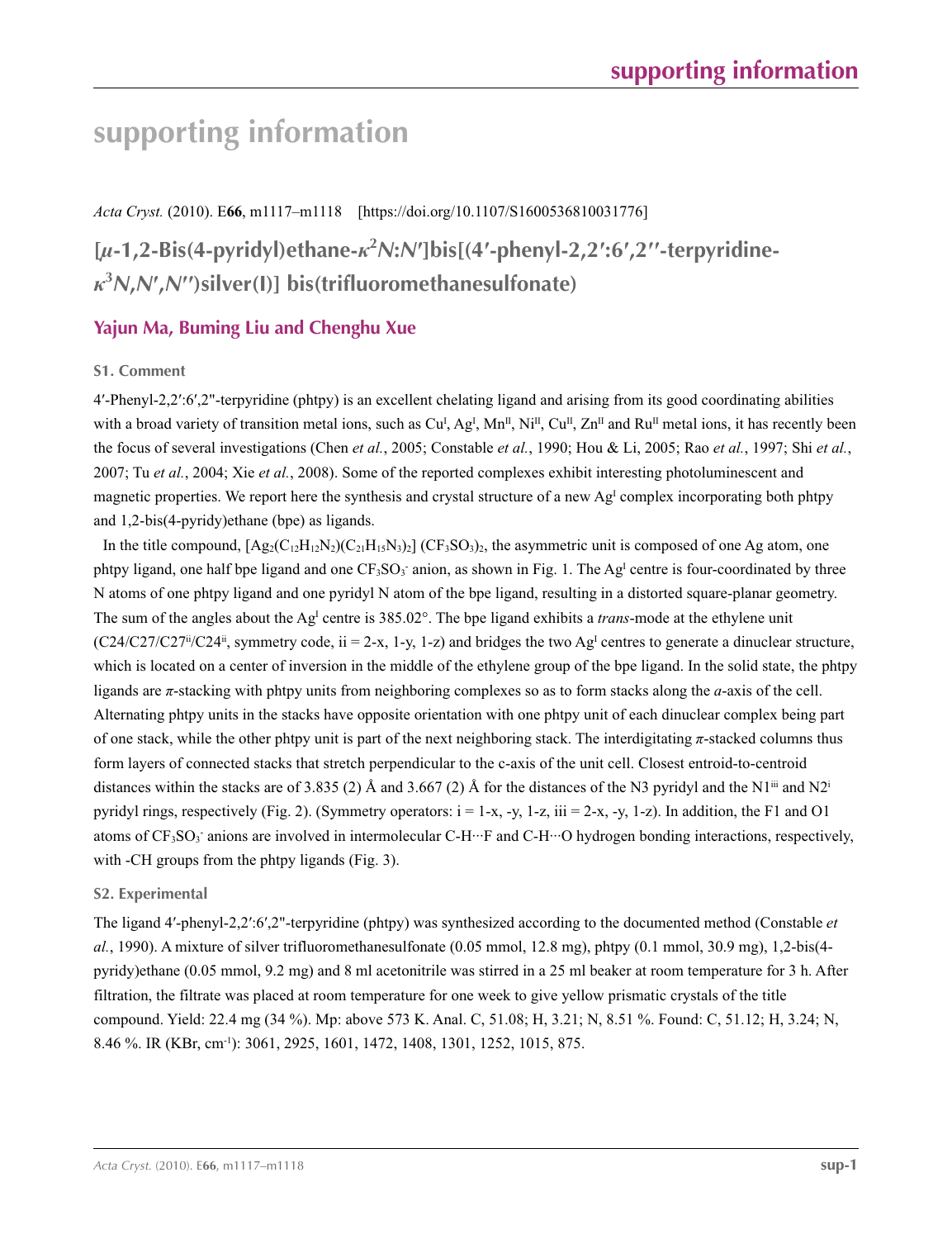#### **S3. Refinement**

The carbon-bound H atoms were placed at calculated positions (C—H = 0.93 Å or 0.97 Å) and refined as riding, with  $U(H) = 1.2U_{eq}(C)$ , for aryl and ethylene H atoms, respectively.



#### **Figure 1**

The molecular structure of the title compound, with displacement ellipsoids drawn at the 30% probability level, and H atoms were omitted for clarity; symmetry code, ii: 2-x, 1-y, 1-z.



#### **Figure 2**

Packing diagram of the title compound showing the intermolecular  $\pi-\pi$  stacking interactions. The H atoms and CF<sub>3</sub>SO<sub>3</sub> anions have been omitted for clarity.



#### **Figure 3**

Packing diagram of the title compound showing the intermolecular *π*–*π* and C-H···F and C-H···O hydrogen bonding interactions. The H atoms not involved in hydrogen bonding have been omitted for clarity.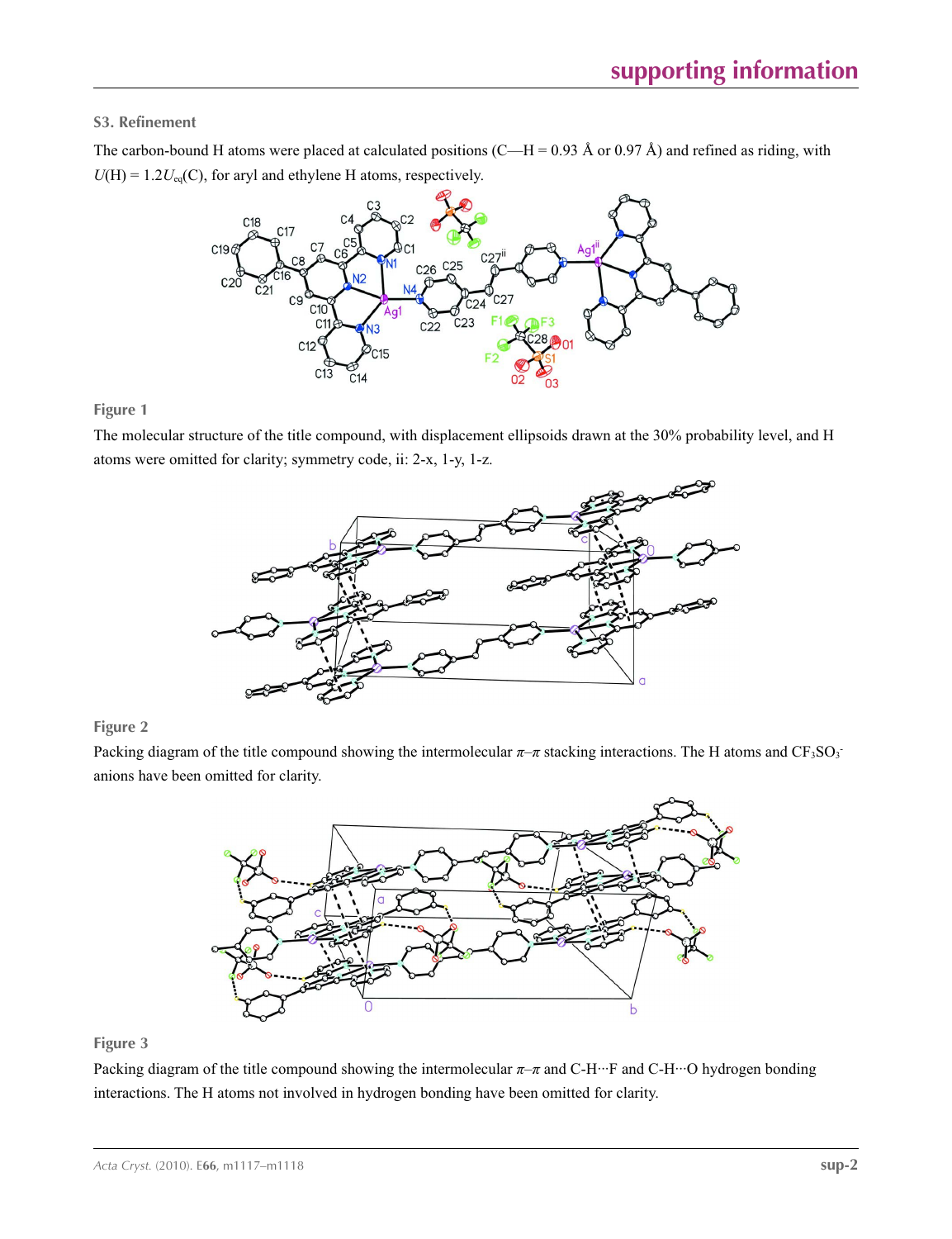[µ-1,2-Bis(4-pyridyl)ethane- $\kappa^2 N: N$ ']bis[(4'-phenyl-2,2':6',2"-terpyridine- $\kappa^3 N, N', N''$ )silver(l)] **bis(trifluoromethanesulfonate)** 

> $F(000) = 1324$  $D_x = 1.648 \text{ Mg m}^{-3}$

 $\theta$  = 2.3–25.0°  $\mu$  = 0.90 mm<sup>-1</sup>  $T = 295 \text{ K}$ Prism, yellow

 $0.18 \times 0.12 \times 0.10$  mm

Mo *Kα* radiation, *λ* = 0.71073 Å Cell parameters from 4745 reflections

 $[Ag_2(C_{12}H_{12}N_2)(C_{21}H_{15}N_3)_2](CF_3O_3S)_2$  $M_r = 1316.86$ Monoclinic, *P*21/*c* Hall symbol: -P 2ybc  $a = 7.8345(8)$  Å  $b = 17.4048(17)$  Å  $c = 20.5608(18)$  Å  $\beta$  = 108.795 (3)<sup>o</sup>  $V = 2654.1$  (4)  $\AA^3$  $Z = 2$ 

#### *Data collection*

| Bruker SMART APEX area-detector          | 14927 measured reflections                                              |
|------------------------------------------|-------------------------------------------------------------------------|
| diffractometer                           | 5194 independent reflections                                            |
| Radiation source: fine-focus sealed tube | 4170 reflections with $I > 2\sigma(I)$                                  |
| Graphite monochromator                   | $R_{\rm int} = 0.022$                                                   |
| $\varphi$ and $\omega$ scans             | $\theta_{\text{max}} = 26.0^{\circ}, \theta_{\text{min}} = 1.6^{\circ}$ |
| Absorption correction: multi-scan        | $h = -9 \rightarrow 9$                                                  |
| (SADABS; Sheldrick, 1996)                | $k = -21 \rightarrow 21$                                                |
| $T_{\min}$ = 0.855, $T_{\max}$ = 0.916   | $l = -25 \rightarrow 25$                                                |
|                                          |                                                                         |

#### *Refinement*

| Refinement on $F^2$                             | Secondary atom site location: difference Fourier   |
|-------------------------------------------------|----------------------------------------------------|
| Least-squares matrix: full                      | map                                                |
| $R[F^2 > 2\sigma(F^2)] = 0.040$                 | Hydrogen site location: inferred from              |
| $wR(F^2) = 0.119$                               | neighbouring sites                                 |
| $S = 1.08$                                      | H-atom parameters constrained                      |
| 5194 reflections                                | $w = 1/[\sigma^2(F_0^2) + (0.0657P)^2 + 0.7584P]$  |
| 361 parameters                                  | where $P = (F_o^2 + 2F_c^2)/3$                     |
| 0 restraints                                    | $(\Delta/\sigma)_{\text{max}} = 0.002$             |
| Primary atom site location: structure-invariant | $\Delta\rho_{\text{max}} = 0.54$ e Å <sup>-3</sup> |
| direct methods                                  | $\Delta\rho_{\rm min} = -0.50 \text{ e A}^{-3}$    |

#### *Special details*

**Geometry**. All esds (except the esd in the dihedral angle between two l.s. planes) are estimated using the full covariance matrix. The cell esds are taken into account individually in the estimation of esds in distances, angles and torsion angles; correlations between esds in cell parameters are only used when they are defined by crystal symmetry. An approximate (isotropic) treatment of cell esds is used for estimating esds involving l.s. planes.

**Refinement**. Refinement of  $F^2$  against ALL reflections. The weighted R-factor wR and goodness of fit S are based on  $F^2$ , conventional R-factors R are based on F, with F set to zero for negative  $F^2$ . The threshold expression of  $F^2 > 2 \text{sigma}(F^2)$  is used only for calculating R-factors(gt) etc. and is not relevant to the choice of reflections for refinement. R-factors based on  $F<sup>2</sup>$  are statistically about twice as large as those based on F, and R- factors based on ALL data will be even larger.

*Fractional atomic coordinates and isotropic or equivalent isotropic displacement parameters (Å<sup>2</sup>)* 

|                | х          |              |              | $U_{\rm iso}*/U_{\rm eq}$ |
|----------------|------------|--------------|--------------|---------------------------|
| Agl            | 0.83117(4) | 0.124375(13) | 0.540004(13) | 0.06447(14)               |
| N1             | 0.8764(4)  | 0.10707(15)  | 0.42457(14)  | 0.0530(6)                 |
| N <sub>2</sub> | 0.7513(3)  | 0.00035(13)  | 0.49378(11)  | 0.0402(5)                 |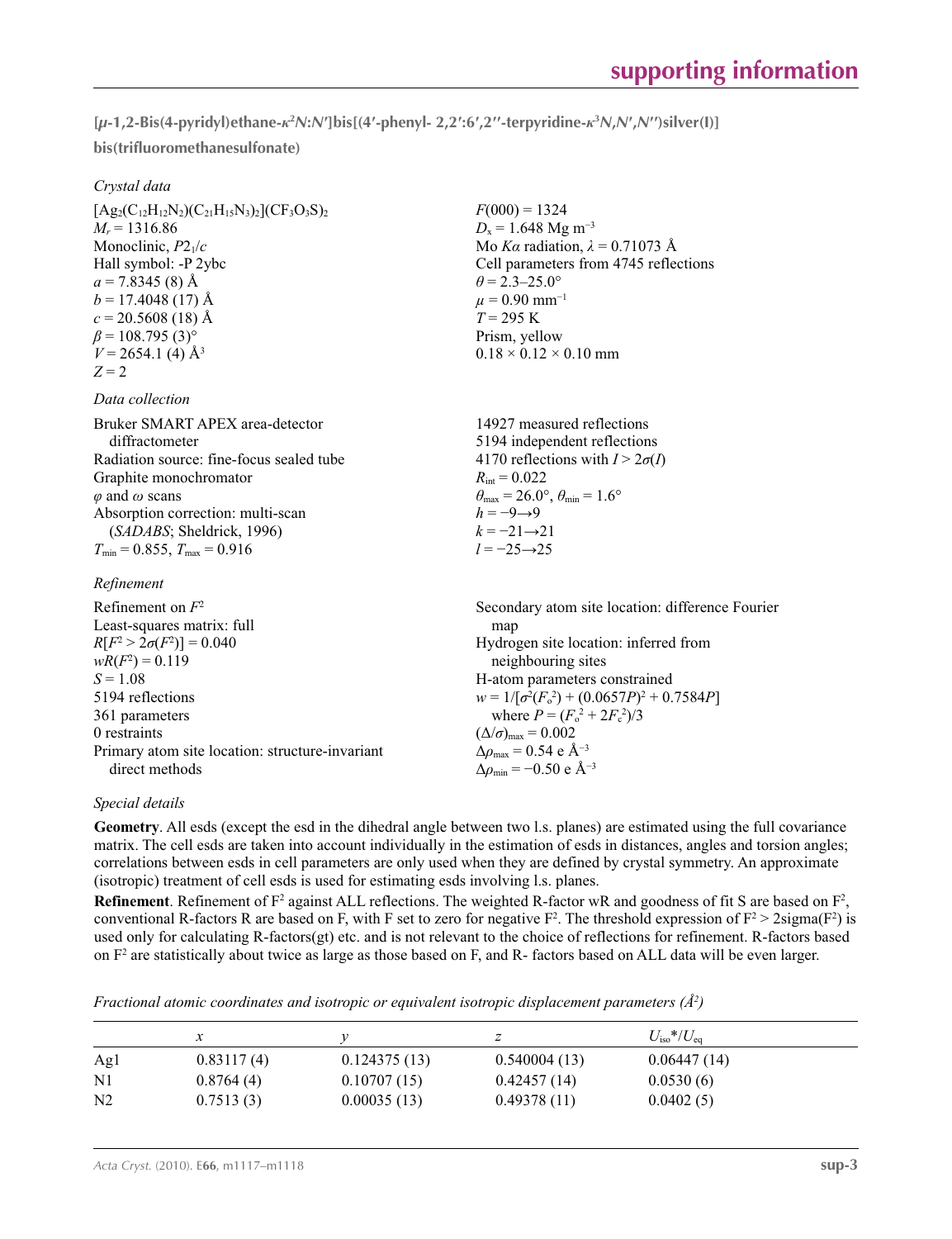| N <sub>3</sub>  | 0.7565(3) | 0.04668(14)    | 0.61909(12) | 0.0484(6)  |
|-----------------|-----------|----------------|-------------|------------|
| N <sub>4</sub>  | 0.8557(4) | 0.25065(15)    | 0.54219(14) | 0.0568(7)  |
| C1              | 0.9334(5) | 0.1619(2)      | 0.39122(19) | 0.0605(8)  |
| H1              | 0.9685    | 0.2087         | 0.4133      | $0.073*$   |
| C2              | 0.9433(5) | 0.1533(2)      | 0.32641(18) | 0.0598(8)  |
| H2              | 0.9841    | 0.1930         | 0.3050      | $0.072*$   |
| C <sub>3</sub>  | 0.8911(4) | 0.0840(2)      | 0.29400(17) | 0.0559(8)  |
| H <sub>3</sub>  | 0.8961    | 0.0759         | 0.2499      | $0.067*$   |
| C <sub>4</sub>  | 0.8311(4) | 0.02665(18)    | 0.32742(16) | 0.0508(7)  |
| H <sub>4</sub>  | 0.7944    | $-0.0204$      | 0.3060      | $0.061*$   |
| C <sub>5</sub>  | 0.8262(4) | 0.03988(16)    | 0.39343(14) | 0.0420(6)  |
| C6              | 0.7646(4) | $-0.02060(16)$ | 0.43270(14) | 0.0400(6)  |
| C7              | 0.7215(4) | $-0.09458(17)$ | 0.40732(14) | 0.0434(6)  |
| H7              | 0.7368    | $-0.1086$      | 0.3659      | $0.052*$   |
| C8              | 0.6551(4) | $-0.14803(17)$ | 0.44398(14) | 0.0416(6)  |
| C9              | 0.6437(4) | $-0.12466(15)$ | 0.50720(15) | 0.0428(6)  |
| H9              | 0.6012    | $-0.1585$      | 0.5335      | $0.051*$   |
| C10             | 0.6957(4) | $-0.05081(15)$ | 0.53104(13) | 0.0392(6)  |
| C11             | 0.6937(4) | $-0.02467(16)$ | 0.60008(14) | 0.0413(6)  |
| C12             | 0.6375(4) | $-0.07108(19)$ | 0.64369(15) | 0.0508(7)  |
| H12             | 0.5959    | $-0.1205$      | 0.6301      | $0.061*$   |
| C13             | 0.6430(5) | $-0.0442(2)$   | 0.70717(16) | 0.0605(9)  |
| H13             | 0.6055    | $-0.0751$      | 0.7369      | $0.073*$   |
| C14             | 0.7046(5) | 0.0293(2)      | 0.72631(17) | 0.0638(9)  |
| H14             | 0.7083    | 0.0492         | 0.7687      | $0.077*$   |
| C15             | 0.7597(5) | 0.0717(2)      | 0.68126(16) | 0.0602(8)  |
| H15             | 0.8023    | 0.1211         | 0.6943      | $0.072*$   |
| C16             | 0.5957(4) | $-0.22547(16)$ | 0.41550(14) | 0.0445(6)  |
| C17             | 0.5324(4) | $-0.23678(18)$ | 0.34475(16) | 0.0529(7)  |
| H17             | 0.5290    | $-0.1957$      | 0.3154      | $0.063*$   |
| C18             | 0.4746(5) | $-0.3084(2)$   | 0.31780(18) | 0.0636(9)  |
| H18             | 0.4324    | $-0.3151$      | 0.2704      | $0.076*$   |
| C19             | 0.4789(5) | $-0.36933(19)$ | 0.3599(2)   | 0.0645(9)  |
| H19             | 0.4401    | $-0.4174$      | 0.3413      | $0.077*$   |
| C20             | 0.5409(5) | $-0.35943(19)$ | 0.43023(18) | 0.0620(9)  |
| H20             | 0.5436    | $-0.4009$      | 0.4591      | $0.074*$   |
| C21             | 0.5990(5) | $-0.28787(18)$ | 0.45772(16) | 0.0549(8)  |
| H21             | 0.6408    | $-0.2815$      | 0.5052      | $0.066*$   |
| C22             | 0.9687(5) | 0.2898(2)      | 0.59487(19) | 0.0624(9)  |
| H22             | 1.0267    | 0.2636         | 0.6354      | $0.075*$   |
| C <sub>23</sub> | 1.0020(6) | 0.3663(2)      | 0.5915(2)   | 0.0690(10) |
| H23             | 1.0811    | 0.3910         | 0.6293      | $0.083*$   |
| C <sub>24</sub> | 0.9185(5) | 0.40753(19)    | 0.5317(2)   | 0.0635(9)  |
| C <sub>25</sub> | 0.8000(5) | 0.36723(19)    | 0.4785(2)   | 0.0642(9)  |
| H25             | 0.7381    | 0.3923         | 0.4378      | $0.077*$   |
| C <sub>26</sub> | 0.7729(5) | 0.29046(19)    | 0.48535(18) | 0.0595(8)  |
| H26             | 0.6926    | 0.2647         | 0.4485      | $0.071*$   |
| C27             | 0.9537(7) | 0.4920(2)      | 0.5257(2)   | 0.0888(14) |
|                 |           |                |             |            |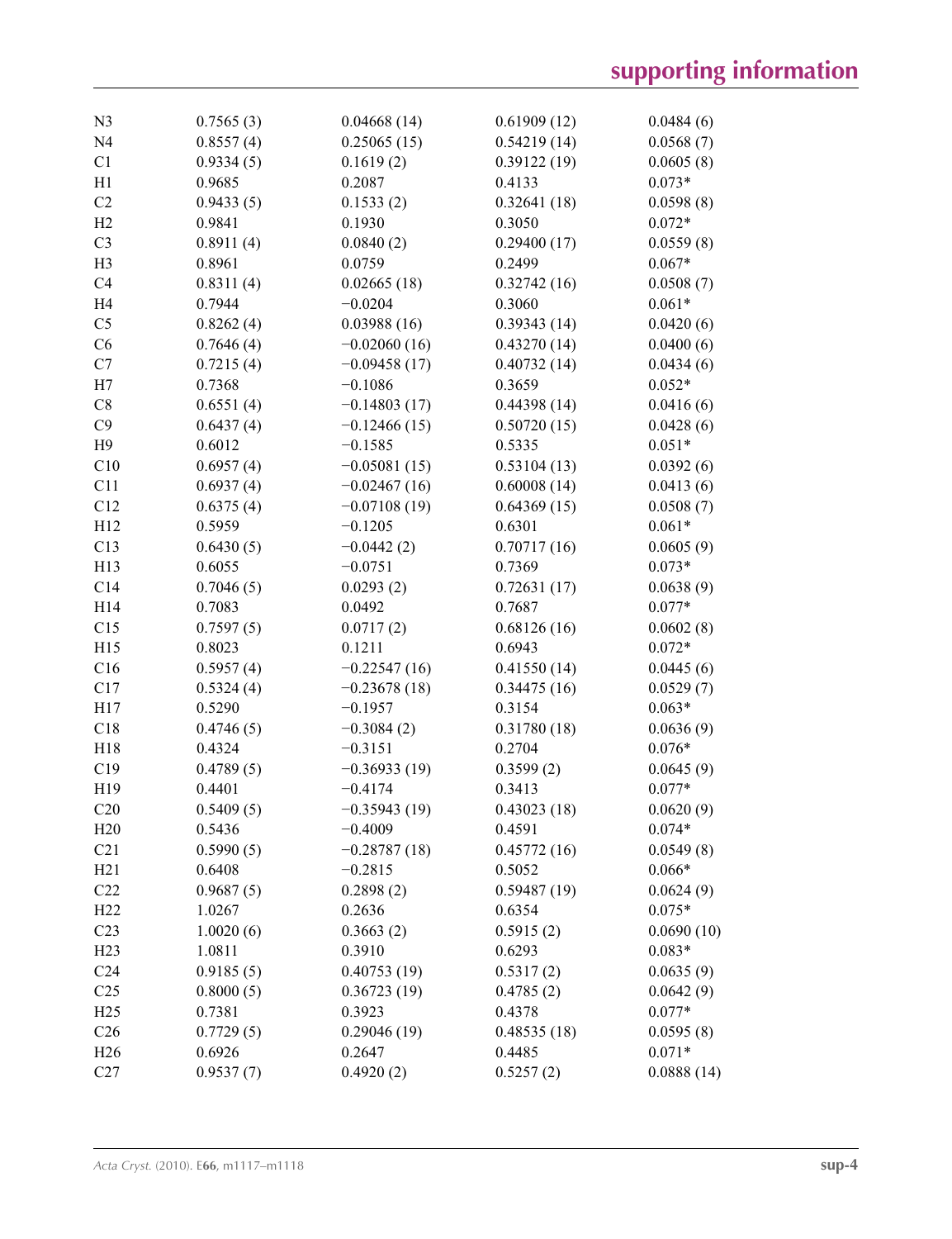| H27A            | 0.8399      | 0.5194      | 0.5127      | $0.107*$   |
|-----------------|-------------|-------------|-------------|------------|
| H27B            | 1.0274      | 0.5111      | 0.5702      | $0.107*$   |
| S <sub>1</sub>  | 0.31230(14) | 0.32504(6)  | 0.30585(5)  | 0.0664(3)  |
| F1              | 0.3391(4)   | 0.41393(17) | 0.41012(12) | 0.1064(9)  |
| F2              | 0.1381(4)   | 0.44991(16) | 0.31985(14) | 0.1094(9)  |
| F <sub>3</sub>  | 0.0908(5)   | 0.3532(2)   | 0.37338(19) | 0.1285(12) |
| O <sub>1</sub>  | 0.3771(5)   | 0.26387(17) | 0.35204(17) | 0.1020(10) |
| O <sub>2</sub>  | 0.4462(6)   | 0.3727(2)   | 0.2939(2)   | 0.1197(14) |
| O <sub>3</sub>  | 0.1655(5)   | 0.3085(2)   | 0.24617(16) | 0.1157(13) |
| C <sub>28</sub> | 0.2121(6)   | 0.3884(2)   | 0.35363(19) | 0.0699(10) |

*Atomic displacement parameters (Å2 )*

|                 | $U^{11}$   | $U^{22}$    | $U^{33}$   | $U^{12}$       | $U^{13}$    | $U^{23}$      |
|-----------------|------------|-------------|------------|----------------|-------------|---------------|
| Ag1             | 0.0906(2)  | 0.03503(16) | 0.0624(2)  | $-0.00525(11)$ | 0.01721(15) | 0.00040(10)   |
| N1              | 0.0587(16) | 0.0431(13)  | 0.0574(16) | $-0.0039(12)$  | 0.0192(13)  | 0.0038(12)    |
| N2              | 0.0405(13) | 0.0391(12)  | 0.0383(12) | 0.0027(10)     | 0.0087(10)  | 0.0011(10)    |
| N3              | 0.0579(15) | 0.0387(13)  | 0.0437(13) | 0.0068(11)     | 0.0097(12)  | $-0.0030(10)$ |
| N <sub>4</sub>  | 0.0702(18) | 0.0383(14)  | 0.0629(18) | $-0.0016(12)$  | 0.0229(15)  | 0.0024(12)    |
| C1              | 0.069(2)   | 0.0446(18)  | 0.069(2)   | $-0.0084(16)$  | 0.0233(18)  | 0.0044(16)    |
| C2              | 0.058(2)   | 0.0544(19)  | 0.071(2)   | 0.0026(16)     | 0.0265(18)  | 0.0187(17)    |
| C <sub>3</sub>  | 0.0556(19) | 0.063(2)    | 0.0527(18) | 0.0014(15)     | 0.0224(15)  | 0.0094(15)    |
| C4              | 0.0536(18) | 0.0489(17)  | 0.0503(17) | 0.0017(14)     | 0.0175(15)  | 0.0034(13)    |
| C <sub>5</sub>  | 0.0362(14) | 0.0428(15)  | 0.0446(15) | 0.0033(12)     | 0.0096(12)  | 0.0051(12)    |
| C6              | 0.0350(14) | 0.0418(15)  | 0.0405(14) | 0.0034(11)     | 0.0082(12)  | 0.0043(11)    |
| C7              | 0.0459(16) | 0.0438(15)  | 0.0402(14) | $-0.0005(13)$  | 0.0133(13)  | $-0.0010(12)$ |
| C8              | 0.0417(15) | 0.0416(14)  | 0.0409(14) | 0.0001(11)     | 0.0125(12)  | $-0.0007(12)$ |
| C9              | 0.0418(15) | 0.0432(16)  | 0.0415(15) | $-0.0010(12)$  | 0.0109(12)  | 0.0018(12)    |
| C10             | 0.0356(14) | 0.0387(14)  | 0.0398(14) | 0.0046(11)     | 0.0076(11)  | 0.0014(11)    |
| C11             | 0.0372(15) | 0.0444(15)  | 0.0398(14) | 0.0090(12)     | 0.0089(12)  | 0.0022(12)    |
| C12             | 0.0510(18) | 0.0525(17)  | 0.0503(16) | $-0.0020(14)$  | 0.0184(14)  | $-0.0024(14)$ |
| C13             | 0.059(2)   | 0.080(2)    | 0.0469(17) | 0.0030(17)     | 0.0224(16)  | 0.0042(16)    |
| C14             | 0.068(2)   | 0.077(2)    | 0.0449(17) | 0.0126(18)     | 0.0164(16)  | $-0.0142(17)$ |
| C15             | 0.078(2)   | 0.0487(18)  | 0.0493(18) | 0.0056(16)     | 0.0140(17)  | $-0.0080(14)$ |
| C16             | 0.0462(16) | 0.0434(15)  | 0.0445(15) | $-0.0040(12)$  | 0.0156(13)  | $-0.0028(12)$ |
| C17             | 0.063(2)   | 0.0490(17)  | 0.0467(17) | $-0.0053(15)$  | 0.0183(15)  | $-0.0011(13)$ |
| C18             | 0.074(2)   | 0.065(2)    | 0.0492(18) | $-0.0133(17)$  | 0.0163(17)  | $-0.0135(16)$ |
| C19             | 0.078(2)   | 0.0494(19)  | 0.066(2)   | $-0.0161(16)$  | 0.0222(19)  | $-0.0162(16)$ |
| C20             | 0.083(3)   | 0.0430(17)  | 0.063(2)   | $-0.0105(16)$  | 0.0269(19)  | $-0.0012(15)$ |
| C21             | 0.071(2)   | 0.0472(17)  | 0.0462(17) | $-0.0063(15)$  | 0.0181(15)  | $-0.0018(13)$ |
| C22             | 0.076(2)   | 0.0504(19)  | 0.062(2)   | 0.0000(17)     | 0.0233(18)  | 0.0037(16)    |
| C <sub>23</sub> | 0.084(3)   | 0.054(2)    | 0.074(2)   | $-0.0155(18)$  | 0.033(2)    | $-0.0126(18)$ |
| C <sub>24</sub> | 0.087(3)   | 0.0404(17)  | 0.079(2)   | $-0.0082(17)$  | 0.049(2)    | $-0.0047(16)$ |
| C <sub>25</sub> | 0.076(2)   | 0.0498(19)  | 0.070(2)   | 0.0067(17)     | 0.028(2)    | 0.0167(16)    |
| C <sub>26</sub> | 0.060(2)   | 0.0495(18)  | 0.066(2)   | $-0.0042(15)$  | 0.0171(17)  | 0.0005(16)    |
| C27             | 0.140(4)   | 0.043(2)    | 0.111(3)   | $-0.012(2)$    | 0.079(3)    | $-0.002(2)$   |
| S1              | 0.0776(6)  | 0.0679(6)   | 0.0576(5)  | $-0.0045(5)$   | 0.0271(5)   | $-0.0090(4)$  |
| F1              | 0.135(2)   | 0.109(2)    | 0.0634(14) | 0.0154(18)     | 0.0157(15)  | $-0.0260(14)$ |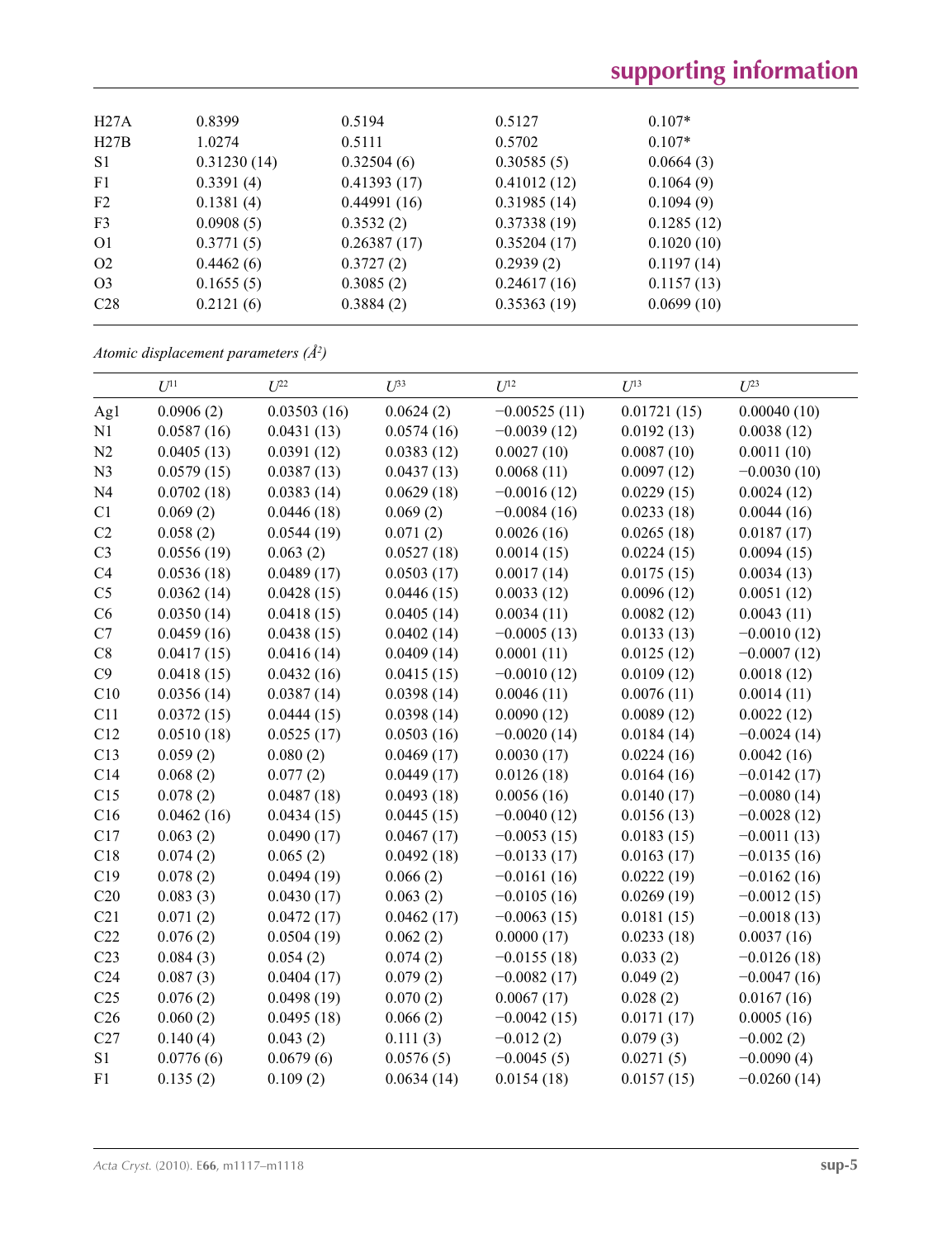# **supporting information**

| F2             | 0.151(3) | 0.0865(18) | 0.0858(17) | 0.0446(17)  | 0.0304(17) | 0.0173(14)  |
|----------------|----------|------------|------------|-------------|------------|-------------|
| F <sub>3</sub> | 0.143(3) | 0.121(2)   | 0.168(3)   | $-0.009(2)$ | 0.115(3)   | $-0.007(2)$ |
| <sup>O1</sup>  | 0.134(3) | 0.0624(18) | 0.104(2)   | 0.0260(18)  | 0.032(2)   | 0.0056(16)  |
| O <sub>2</sub> | 0.133(3) | 0.129(3)   | 0.134(3)   | $-0.035(2)$ | 0.094(3)   | $-0.016(2)$ |
| O <sub>3</sub> | 0.108(2) | 0.154(3)   | 0.0690(19) | 0.007(2)    | 0.0062(18) | $-0.049(2)$ |
| C28            | 0.097(3) | 0.064(2)   | 0.050(2)   | 0.003(2)    | 0.026(2)   | 0.0051(17)  |

*Geometric parameters (Å, º)*

| $Ag1 - N4$                              | 2.205(3)  | $C14 - C15$              | 1.360(5) |
|-----------------------------------------|-----------|--------------------------|----------|
| $Ag1 - N3$                              | 2.330(3)  | $C14 - H14$              | 0.9300   |
| $Ag1 - N2$                              | 2.360(2)  | $C15 - H15$              | 0.9300   |
| $Ag1-M1$                                | 2.528(3)  | $C16 - C21$              | 1.386(4) |
| $N1 - C5$                               | 1.331(4)  | $C16 - C17$              | 1.391(4) |
| $N1 - C1$                               | 1.333(4)  | $C17 - C18$              | 1.379(5) |
| $N2 - C10$                              | 1.336(4)  | $C17 - H17$              | 0.9300   |
| $N2-C6$                                 | 1.344(4)  | $C18 - C19$              | 1.363(5) |
| $N3 - C15$                              | 1.343(4)  | $C18 - H18$              | 0.9300   |
| $N3 - C11$                              | 1.346(4)  | $C19 - C20$              | 1.380(5) |
| $N4 - C26$                              | 1.334(4)  | C19-H19                  | 0.9300   |
| $N4 - C22$                              | 1.343(4)  | $C20-C21$                | 1.383(4) |
| $C1-C2$                                 | 1.368(5)  | $C20 - H20$              | 0.9300   |
| $C1 - H1$                               | 0.9300    | $C21 - H21$              | 0.9300   |
| $C2-C3$                                 | 1.374(5)  | $C22-C23$                | 1.363(5) |
| $C2-H2$                                 | 0.9300    | $C22-H22$                | 0.9300   |
| $C3-C4$                                 | 1.377(4)  | $C23-C24$                | 1.392(5) |
| $C3-H3$                                 | 0.9300    | $C23 - H23$              | 0.9300   |
| $C4 - C5$                               | 1.389(4)  | $C24 - C25$              | 1.376(5) |
| $C4 - H4$                               | 0.9300    | $C24 - C27$              | 1.507(5) |
| $C5-C6$                                 | 1.498(4)  | $C25-C26$                | 1.367(5) |
| $C6 - C7$                               | 1.390(4)  | $C25 - H25$              | 0.9300   |
| $C7-C8$                                 | 1.399(4)  | $C26 - H26$              | 0.9300   |
| $C7 - H7$                               | 0.9300    | $C27 - C27$ <sup>i</sup> | 1.487(8) |
| $C8-C9$                                 | 1.392(4)  | $C27 - H27A$             | 0.9700   |
| $C8 - C16$                              | 1.483(4)  | $C27 - H27B$             | 0.9700   |
| $C9 - C10$                              | 1.389(4)  | $S1 - 01$                | 1.408(3) |
| $C9 - H9$                               | 0.9300    | $S1 - 03$                | 1.415(3) |
| $C10 - C11$                             | 1.496(4)  | $S1 - 02$                | 1.420(3) |
| $C11 - C12$                             | 1.380(4)  | $S1 - C28$               | 1.815(4) |
| $C12 - C13$                             | 1.374(4)  | $F1 - C28$               | 1.338(5) |
| $C12 - H12$                             | 0.9300    | $F2-C28$                 | 1.305(4) |
| $C13 - C14$                             | 1.378(5)  | $F3-C28$                 | 1.301(5) |
| $C13 - H13$                             | 0.9300    |                          |          |
|                                         |           |                          |          |
| $N4$ <sub><math>-</math>Ag1</sub> $-N3$ | 127.16(9) | $C15-C14-C13$            | 117.9(3) |
| $N4 - Ag1 - N2$                         | 158.38(9) | $C15-C14-H14$            | 121.0    |
| $N3$ —Ag1—N2                            | 69.91(8)  | $C13 - C14 - H14$        | 121.0    |
| $N4 - Ag1 - N1$                         | 95.75 (9) | N3-C15-C14               | 124.0(3) |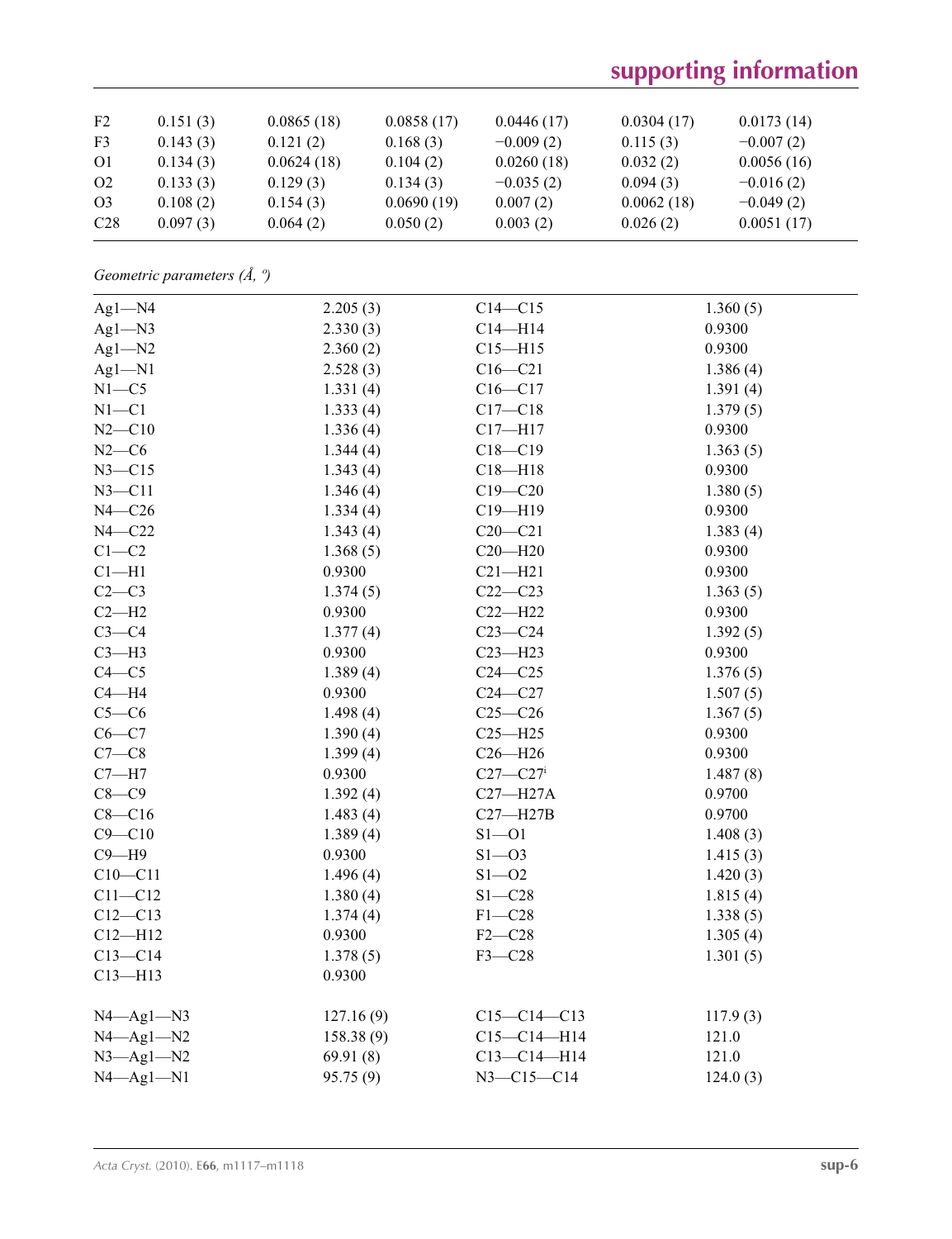| $N3$ —Ag1—N1      | 136.79(8)  | $N3 - C15 - H15$                 | 118.0      |
|-------------------|------------|----------------------------------|------------|
| $N2$ —Ag1—N1      | 67.19(8)   | $C14 - C15 - H15$                | 118.0      |
| $C5-M1-C1$        | 118.5(3)   | $C21 - C16 - C17$                | 118.2(3)   |
| $C5-M1-Ag1$       | 116.58(19) | $C21 - C16 - C8$                 | 121.7(3)   |
| $Cl-M1-Agl$       | 124.7(2)   | $C17 - C16 - C8$                 | 120.1(3)   |
| $C10 - N2 - C6$   | 119.5(2)   | $C18-C17-C16$                    | 120.5(3)   |
| $C10 - N2 - Ag1$  | 118.15(17) | C18-C17-H17                      | 119.7      |
| $C6 - N2 - Ag1$   | 122.28(18) | $C16 - C17 - H17$                | 119.7      |
| $C15 - N3 - C11$  | 118.0(3)   | $C19 - C18 - C17$                | 120.7(3)   |
| $C15 - N3 - Ag1$  | 122.9(2)   | $C19 - C18 - H18$                | 119.7      |
| $C11 - N3 - Ag1$  | 118.89(18) | $C17 - C18 - H18$                | 119.7      |
| $C26 - N4 - C22$  | 116.9(3)   | $C18 - C19 - C20$                | 119.8(3)   |
| $C26 - N4 - Ag1$  | 119.0(2)   | $C18 - C19 - H19$                | 120.1      |
| $C22 - N4 - Ag1$  | 123.5(2)   | $C20-C19-H19$                    | 120.1      |
| $N1-C1-C2$        | 123.8(3)   | $C19 - C20 - C21$                | 120.0(3)   |
| $N1-C1-H1$        | 118.1      | $C19 - C20 - H20$                | 120.0      |
| $C2-C1-H1$        | 118.1      | $C21 - C20 - H20$                | 120.0      |
| $C1-C2-C3$        | 117.8(3)   | $C20 - C21 - C16$                | 120.8(3)   |
| $C1-C2-H2$        | 121.1      | $C20-C21-H21$                    | 119.6      |
| $C3-C2-H2$        | 121.1      | $C16 - C21 - H21$                | 119.6      |
| $C2 - C3 - C4$    | 119.3(3)   | N4-C22-C23                       | 122.8(4)   |
| $C2-C3-H3$        | 120.3      | N4-C22-H22                       | 118.6      |
| $C4-C3-H3$        | 120.3      | $C23 - C22 - H22$                | 118.6      |
| $C3-C4-C5$        | 119.2(3)   | $C22-C23-C24$                    | 120.4(4)   |
| $C3-C4-H4$        | 120.4      | $C22-C23-H23$                    | 119.8      |
| $C5-C4-H4$        | 120.4      | $C24 - C23 - H23$                | 119.8      |
| $N1-C5-C4$        | 121.3(3)   | $C25-C24-C23$                    | 116.3(3)   |
| $N1-C5-C6$        | 117.1(3)   | $C25 - C24 - C27$                | 121.8(4)   |
| $C4-C5-C6$        | 121.7(3)   | $C23-C24-C27$                    | 121.9(4)   |
| $N2-C6-C7$        | 121.3(3)   | $C26 - C25 - C24$                | 120.3(3)   |
| $N2-C6-C5$        | 116.7(2)   | $C26 - C25 - H25$                | 119.9      |
| $C7-C6-C5$        | 122.0(3)   | $C24 - C25 - H25$                | 119.9      |
| $C6 - C7 - C8$    | 120.1(3)   | $N4 - C26 - C25$                 | 123.4(3)   |
| $C6-C7-H7$        | 119.9      | N4-C26-H26                       | 118.3      |
| $C8 - C7 - H7$    | 119.9      | $C25 - C26 - H26$                | 118.3      |
| $C9 - C8 - C7$    | 117.1(3)   | $C27 - C27 - C24$                | 112.7(4)   |
| $C9 - C8 - C16$   | 121.9(3)   | $C27$ <sup>i</sup> - $C27$ -H27A | 109.1      |
| $C7-C8-C16$       | 121.0(3)   | C24-C27-H27A                     | 109.1      |
| $C10-C9-C8$       | 120.0(3)   | C27 <sup>i</sup> -C27-H27B       | 109.1      |
| $C10-C9-H9$       | 120.0      | C24-C27-H27B                     | 109.1      |
| $C8-C9-H9$        | 120.0      | H27A-C27-H27B                    | 107.8      |
| $N2 - C10 - C9$   | 121.8(3)   | $O1 - S1 - O3$                   | 116.6(2)   |
| $N2 - C10 - C11$  | 116.5(2)   | $O1 - S1 - O2$                   | 115.6(3)   |
| $C9 - C10 - C11$  | 121.7(3)   | $O3 - S1 - O2$                   | 114.1(3)   |
| $N3 - C11 - C12$  | 121.0(3)   | $O1 - S1 - C28$                  | 102.68(18) |
| $N3 - C11 - C10$  | 116.2(2)   | $O3 - S1 - C28$                  | 102.7(2)   |
| $C12 - C11 - C10$ | 122.8(3)   | $O2 - S1 - C28$                  | 102.2(2)   |
| $C13 - C12 - C11$ | 119.9(3)   | $F3 - C28 - F2$                  | 108.0(4)   |
|                   |            |                                  |            |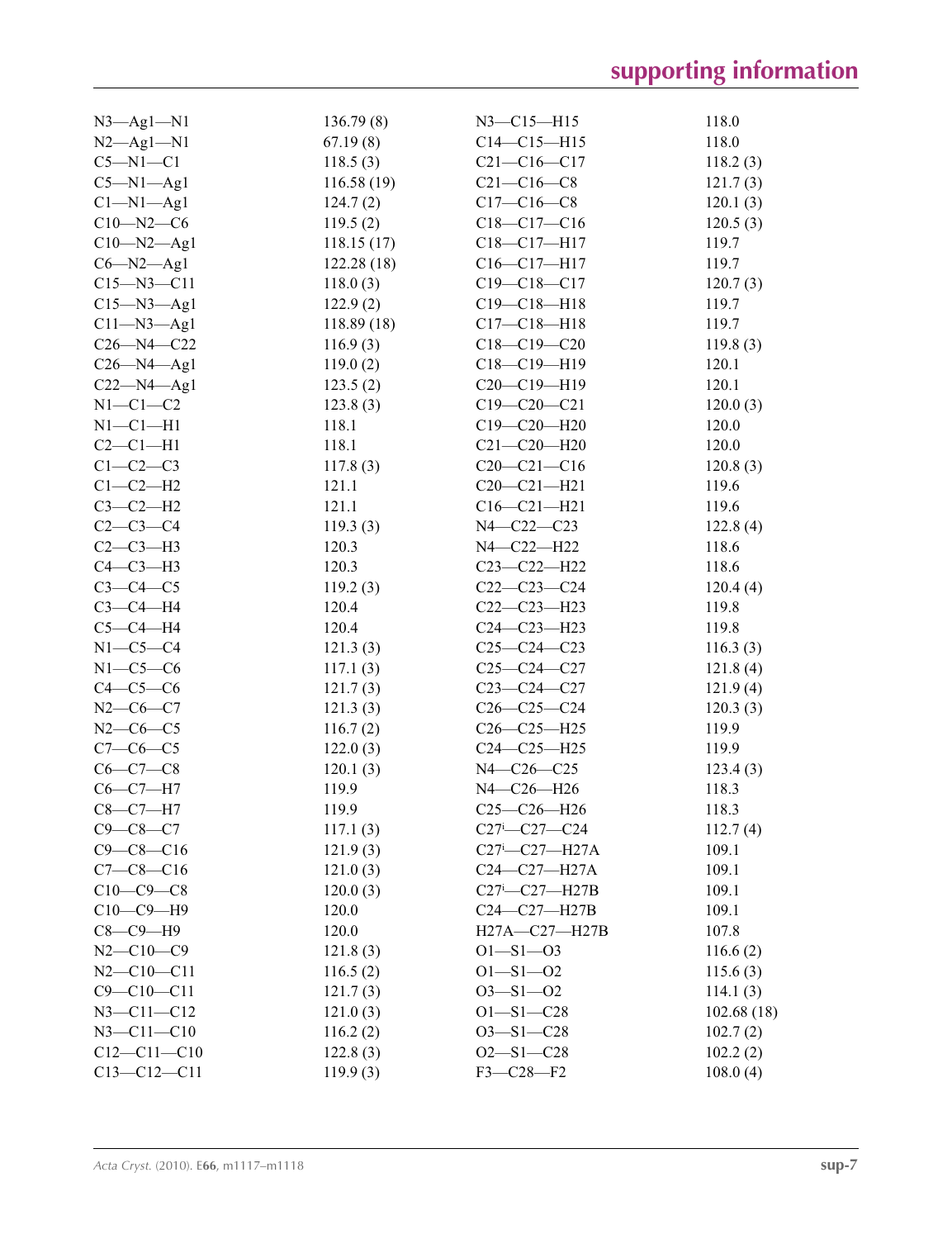| $C13 - C12 - H12$     | 120.0       | $F3-C28-F1$                    | 107.4(3)    |
|-----------------------|-------------|--------------------------------|-------------|
| $C11 - C12 - H12$     | 120.0       | $F2-C28-F1$                    | 105.6(3)    |
| $C12-C13-C14$         | 119.2(3)    | $F3 - C28 - S1$                | 111.7(3)    |
| $C12-C13-H13$         | 120.4       | $F2-C28-S1$                    | 113.9(3)    |
| $C14 - C13 - H13$     | 120.4       | $F1 - C28 - S1$                | 109.9(3)    |
|                       |             |                                |             |
| $N4$ —Ag1—N1—C5       | $-163.1(2)$ | $Ag1 - N2 - C10 - C11$         | $-1.4(3)$   |
| $N3$ —Ag1—N1—C5       | 10.5(3)     | $C8-C9-C10-N2$                 | 2.4(4)      |
| $N2$ —Ag1—N1—C5       | 3.2(2)      | $C8-C9-C10-C11$                | $-177.1(3)$ |
| $N4 - Ag1 - N1 - C1$  | 11.7(3)     | $C15 - N3 - C11 - C12$         | $-1.1(4)$   |
| $N3$ -Ag1-N1-C1       | $-174.7(2)$ | $Ag1 - N3 - C11 - C12$         | $-176.1(2)$ |
| $N2 - Ag1 - N1 - C1$  | 177.9(3)    | $C15 - N3 - C11 - C10$         | $-178.9(3)$ |
| $N4 - Ag1 - N2 - C10$ | $-142.1(3)$ | $Ag1 - N3 - C11 - C10$         | 6.2(3)      |
| $N3$ —Ag1—N2—C10      | 3.26(19)    | $N2-C10-C11-N3$                | $-3.1(4)$   |
| $N1 - Ag1 - N2 - C10$ | 177.9(2)    | $C9 - C10 - C11 - N3$          | 176.4(3)    |
| $N4$ —Ag1—N2—C6       | 39.7(4)     | $N2-C10-C11-C12$               | 179.2(3)    |
| $N3$ —Ag1—N2—C6       | $-174.9(2)$ | $C9 - C10 - C11 - C12$         | $-1.2(4)$   |
| $N1$ —Ag1—N2—C6       | $-0.24(19)$ | $N3 - C11 - C12 - C13$         | 0.9(5)      |
| $N4 - Ag1 - N3 - C15$ | $-14.9(3)$  | $C10-C11-C12-C13$              | 178.5(3)    |
| $N2$ —Ag1—N3—C15      | $-179.7(3)$ | $C11-C12-C13-C14$              | 0.1(5)      |
| $N1 - Ag1 - N3 - C15$ | 173.1(2)    | $C12-C13-C14-C15$              | $-0.8(5)$   |
| $N4 - Ag1 - N3 - C11$ | 159.7(2)    | $C11 - N3 - C15 - C14$         | 0.4(5)      |
| $N2$ —Ag1—N3—C11      | $-5.1(2)$   | Ag1-N3-C15-C14                 | 175.1(3)    |
| $N1 - Ag1 - N3 - C11$ | $-12.3(3)$  | $C13-C14-C15-N3$               | 0.5(6)      |
| $N3 - Ag1 - N4 - C26$ | $-131.2(2)$ | $C9 - C8 - C16 - C21$          | $-27.9(5)$  |
| $N2$ —Ag1—N4—C26      | 6.7(4)      | $C7-C8-C16-C21$                | 153.6(3)    |
| $N1 - Ag1 - N4 - C26$ | 43.2(3)     | $C9 - C8 - C16 - C17$          | 151.3(3)    |
| $N3 - Ag1 - N4 - C22$ | 57.8(3)     | $C7-C8-C16-C17$                | $-27.2(4)$  |
| $N2 - Ag1 - N4 - C22$ | $-164.2(2)$ | $C21-C16-C17-C18$              | 0.0(5)      |
| $N1 - Ag1 - N4 - C22$ | $-127.7(3)$ | $C8-C16-C17-C18$               | $-179.1(3)$ |
| $C5-M1-C1-C2$         | 0.1(5)      | $C16-C17-C18-C19$              | $-0.2(6)$   |
| $Ag1-M1-C1-C2$        | $-174.6(3)$ | $C17-C18-C19-C20$              | 0.2(6)      |
| $N1-C1-C2-C3$         | 0.1(5)      | $C18-C19-C20-C21$              | $-0.2(6)$   |
| $C1 - C2 - C3 - C4$   | 0.1(5)      | $C19-C20-C21-C16$              | 0.1(6)      |
| $C2-C3-C4-C5$         | $-0.5(5)$   | $C17-C16-C21-C20$              | 0.0(5)      |
| $C1-M1-C5-C4$         | $-0.5(4)$   | $C8-C16-C21-C20$               | 179.2(3)    |
| $Ag1 - N1 - C5 - C4$  | 174.6(2)    | $C26 - N4 - C22 - C23$         | $-1.0(5)$   |
| $C1-M1-C5-C6$         | 179.4(3)    | $Ag1 - N4 - C22 - C23$         | 170.1(3)    |
| $Ag1-M1-C5-C6$        | $-5.5(3)$   | N4-C22-C23-C24                 | $-0.3(6)$   |
| $C3-C4-C5-N1$         | 0.7(5)      | $C22-C23-C24-C25$              | 1.6(6)      |
| $C3 - C4 - C5 - C6$   | $-179.2(3)$ | $C22-C23-C24-C27$              | $-179.2(4)$ |
| $C10 - N2 - C6 - C7$  | 0.1(4)      | $C23-C24-C25-C26$              | $-1.7(6)$   |
| $Ag1 - N2 - C6 - C7$  | 178.2(2)    | $C27-C24-C25-C26$              | 179.2(4)    |
| $C10 - N2 - C6 - C5$  | 179.5(2)    | $C22 - N4 - C26 - C25$         | 1.0(5)      |
| $Ag1 - N2 - C6 - C5$  | $-2.4(3)$   | Ag1-N4-C26-C25                 | $-170.5(3)$ |
| $N1 - C5 - C6 - N2$   | 5.3(4)      | $C24-C25-C26-N4$               | 0.4(6)      |
| $C4 - C5 - C6 - N2$   | $-174.8(3)$ | $C25-C24-C27-C27$              | $-66.6(7)$  |
| $N1 - C5 - C6 - C7$   | $-175.3(3)$ | $C23-C24-C27-C27$ <sup>i</sup> | 114.3(6)    |